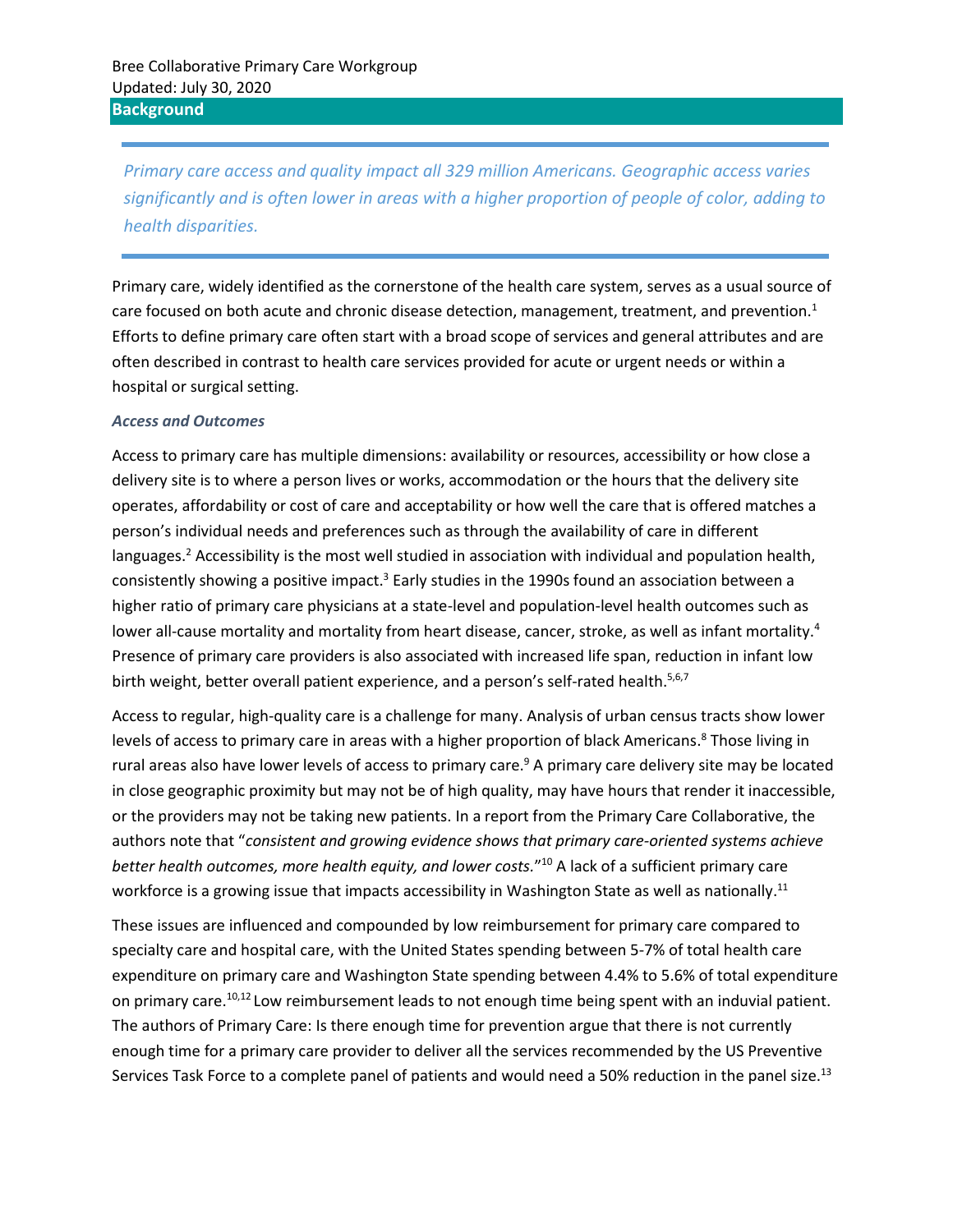# **Recommendation Framework**

The workgroup's goal is to foster a common understanding of primary care to increase primary care accessibility and availability.

| <b>Defining Primary Care</b>                                  | Team-based care led by an accountable provider that serves as a<br>person's source of first contact with the larger healthcare system and<br>coordinator of services that the person receives. Primary care includes a<br>comprehensive array of appropriate, evidence-informed services to<br>foster a continuous relationship over time. |
|---------------------------------------------------------------|--------------------------------------------------------------------------------------------------------------------------------------------------------------------------------------------------------------------------------------------------------------------------------------------------------------------------------------------|
| <b>Paying for Primary Care</b>                                | Payment to incent practice transformation<br>Multi payer per member/beneficiary per month fee<br>Performance-based incentive                                                                                                                                                                                                               |
| <b>Measuring Primary Care</b>                                 | Millbank: Based in claims, specific set of pre-defined services delivered<br>by pre-defined primary care providers not limited to an ambulatory<br>setting.                                                                                                                                                                                |
| <b>Components of Primary</b><br><b>Care with Large Impact</b> | Care coordination<br>Screenings (e.g., behavioral health, cancer)<br>Chronic care management<br><b>Medication management</b>                                                                                                                                                                                                               |

The Knoster model for managing complex change argues that for a successful change to occur, a system needs vision, skills, incentives, resources, and an action plan<sup>14</sup>. The lack of any of these elements leads to confusion, anxiety, resistance, frustration, or false starts, respectively.

- Vision Outlined in these Bree Collaborative recommendations (needed to overcome confusion)
- Skills Already exist (needed to overcome anxiety)
- Incentives HCA Transformation of Care Fee (needed to overcome resistance)
- Resources Comprehensive Primary Care Payment (CPCP), fixed, monthly PMPM payment (needed to overcome frustration)
- Action Plan Outlined in these recommendations (needed to overcome false starts)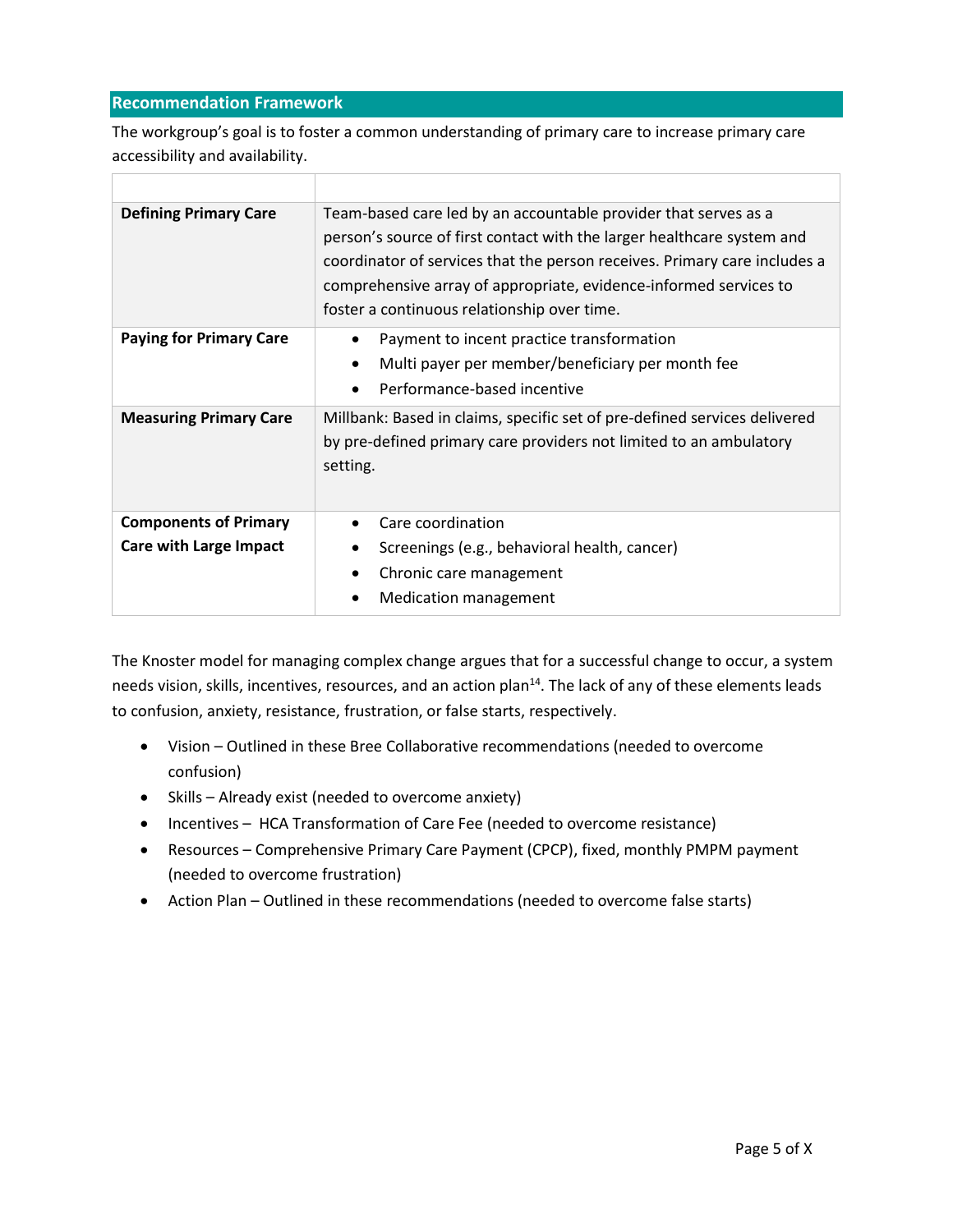## **Checklists**

#### *Primary Care Site*

Language in italics adapted fro[m https://www.oregon.gov/oha/HPA/dsi-pcpch/Documents/TA-](https://www.oregon.gov/oha/HPA/dsi-pcpch/Documents/TA-Guide.pdf)[Guide.pdf](https://www.oregon.gov/oha/HPA/dsi-pcpch/Documents/TA-Guide.pdf) or the HCA plan

- **Accountability:** Active patients are assigned to a primary care provider as defined in the RCW who is responsible for advanced clinical judgment
- **Access**
	- o **Remote:** home visits, digital modalities, non-traditional person-to-person modalities and community locations
	- o **Language:** *offers and/or uses either providers who speak a patient and family's language at time of service in-person or telephonic trained interpreters to communicate with patients and families in their language of choice*
- **First Contact:** ???
- **Comprehensive:** Site routinely offers services that address multiple organ systems including active management of chronic diseases, acute care for minor illnesses and injuries, office-based procedures and diagnostic tests; preventive services such as cancer screenings; patient education and self-management support.

### **Comprehensive – Behavioral Health**:

- $\circ$  Patients are screened for depression, anxiety, alcohol use, other drug use, tobacco, and suicidality
- o Behavioral health providers are available using coordinated, co-located, or integrated models
- **Continuous**: Report patient visits with assigned clinician or team
- **Coordinated**
	- o **Clinical Information:** *Health record for each patient that contains at least the following elements: problem list, medication list, allergies, basic demographic information, preferred language, BMI/BMI percentile/growth chart as appropriate, and immunization record; and updates this record as needed at each visit.* Parenting intention?
	- o **Care Plan**: Health record includes a care plan that can be shared
	- o **Offsite Referrals**: Agreements or contracts among providers, plans, and other organizations to coordinate transitions including emergency department and inpatient visits, residential and partial treatment facility stays, stays at substance abuse treatment facilities, and community resources
	- o **Tracking Referrals:** Tracking referrals, following up on over-due responses and closing care gap
- **Appropriate:**
	- o Evidence-based
	- o Patients are support patient and family self-management, self-efficacy, shared decision making, and behavior change
- **Experience:** *sample of its patients and families at least every two years on their experience of care. The patient survey must include questions on access to care, provider or health team communication, coordination of care, and staff helpfulness*
- **Data**
	- o *Analyze and identify whole person needs at a population level and develop processes to meet those needs*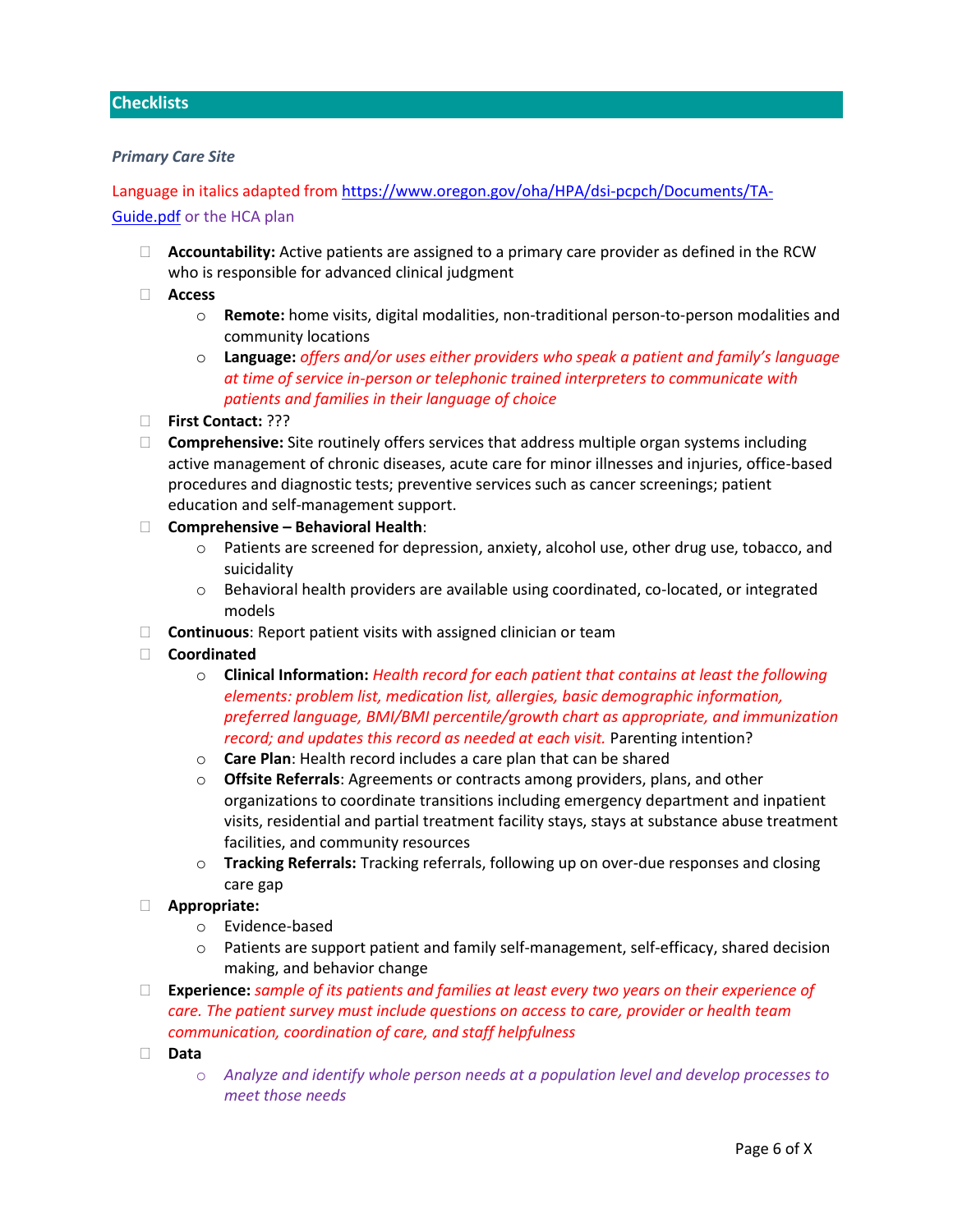- o *Systematically identify referral patterns and adjust to improve patient outcomes and reduce cost and unnecessary care*
- o *Identify hospitals and EDs responsible for the majority of patients' hospitalizations and ED visits, and assess and improve timeliness of notification and information transfer*
- o *Enhance quality and evaluate effectiveness over time*
- o *Identify and implement behavioral health integration processes*
- o *Identify opportunities to work with ACHs to improve community supports*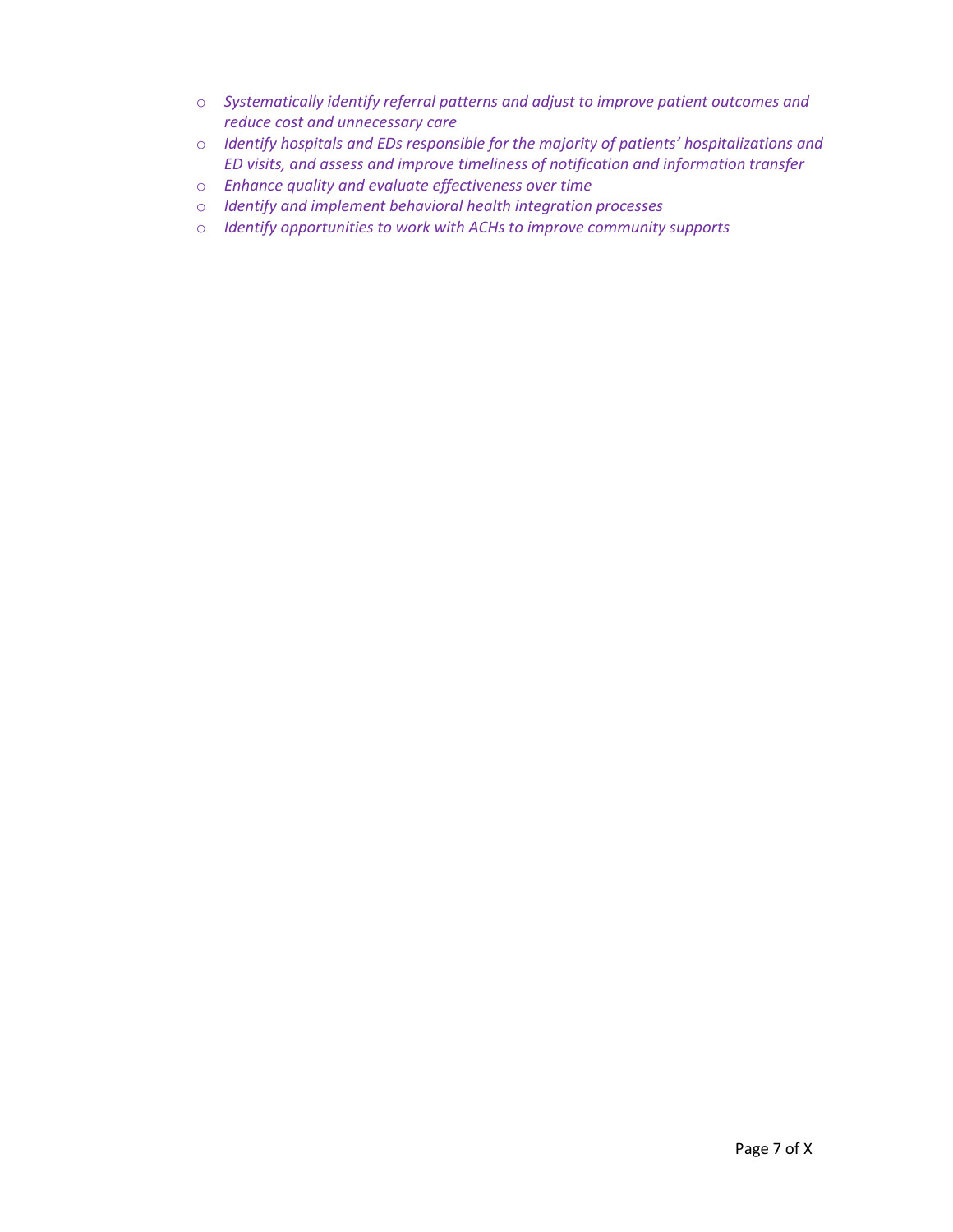# *Patients and Family Members*

- Select a primary care provider who meets your needs
- Think about your broad health and wellness-related goals and how your provider and care team might help you meet these goals
- In situations where different options are available, give your provider(s) information about your values and preferences, and discuss options, tradeoffs, and implications of a decision together

## *Health Plans*

- *Align payment approaches, which will be tied to measurable value metrics and may include a combination of transformation of care fees, comprehensive payments, and performance-based incentive payments* including Transformation of Care Fee (TCF) Comprehensive Primary Care Payment (CPCP) Performance Incentive Payment (PIP)
- *Agree to an incremental and defined percent (%) of spend on primary care as a proportion of total cost of care, not including labs and prescription drug costs, and considering a range of practitioners, multi-disciplinary teams, and care modalities including telehealth and other nontraditional person-to-person modalities. Percent of spend may be tiered, based on achievement of specified measures of transformation, increased quality, improved health and reduction in total cost of care.*

## *Employers*

• ???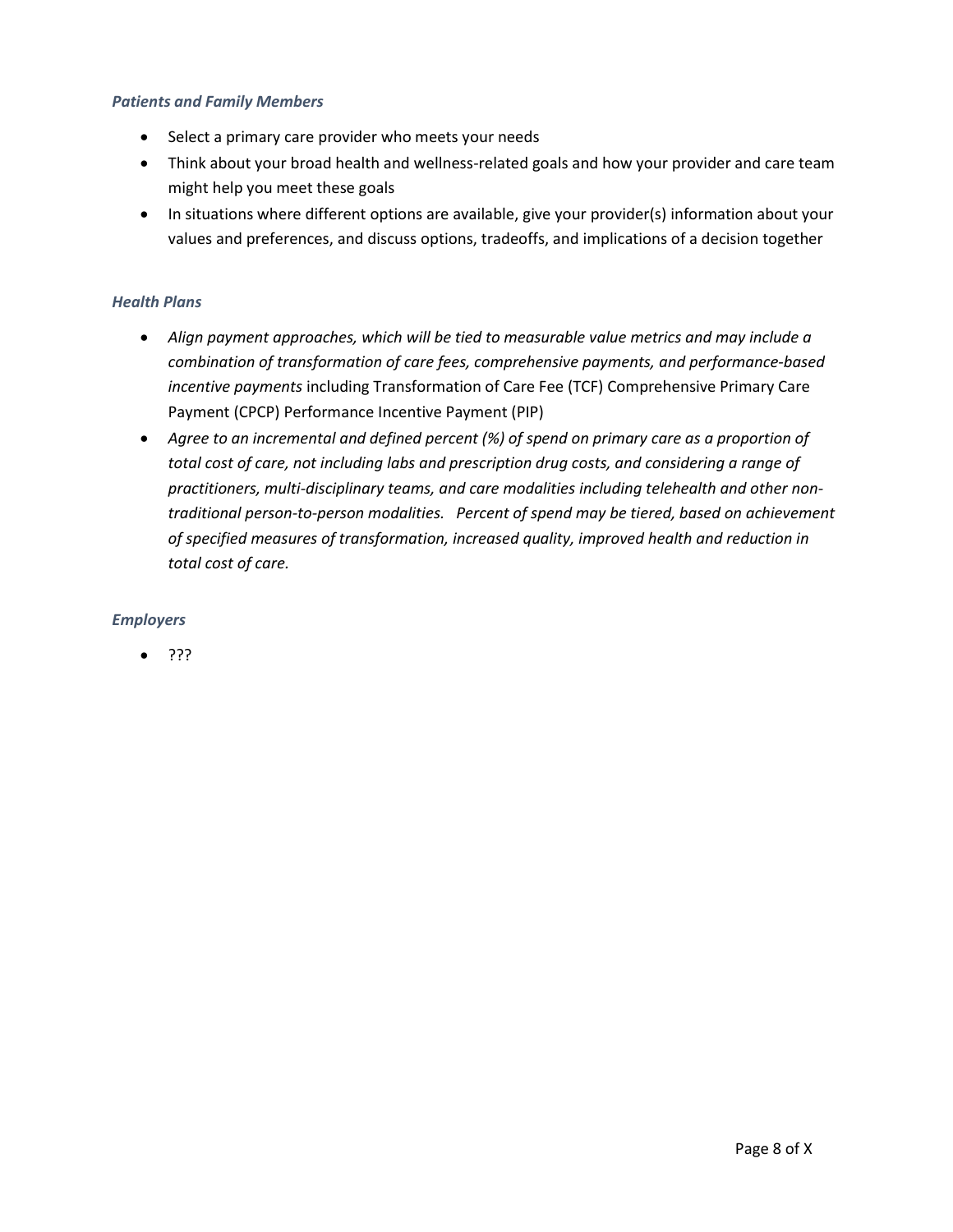# **Defining Primary Care**

The concept of primary care was first introduced in the 1920s and described by the Institute of Medicine (IOM) in 1978 as being "*accessible, comprehensive, coordinated, continuous, and accountable*."<sup>15</sup> Barbara Starfield further describes primary care as being characterized by first-contact care and being longitudinal and comprehensive.<sup>16</sup> Primary care can further be defined as including advocacy, taking place in the context of a community context and family, including goal-oriented care and health promotion, being integrated, and being based on a relationship. <sup>17</sup> In many studies, primary care is defined by four Cs: first-contact care that is comprehensive in addressing a wide variety of issues from sprains to behavioral health to prenatal care, is continuous with multiple touch-points over time, and is coordinated. In order to know whether primary care spend is increasing in the state, Washington must first develop an agreed upon definition of primary care that will allow for accurate measurement.

The IOM categorizes possible definitions into care provided by certain clinicians, a particular set of activities, a level or setting of care, the attributes themselves, or as a strategy for organizing a system.<sup>18</sup> More simply, primary care can be defined broadly as consisting of the care provided by a subgroup of medical providers, the set of functions that providers within and outside of that subgroup perform, and/or a general orientation of a health delivery system.<sup>19</sup> A family medicine physician may order a thyroid test which would be considered part of primary care while an endocrinologist ordering that same test may not necessarily be considered primary care. These provider, service, and system categories have been expanded by Millbank into:<sup>20</sup>

- Provider: All the services delivered by pre-defined primary care providers in an ambulatory setting.
- Service: Services that meet particular definitions including being: comprehensive, first-contact for a wide variety of (not limited) conditions, coordinated, and taking place over time (longitudinal).
- Service: All office visits and preventative services within a category independent of the provider type.
- Service and Provider: Based in claims, specific set of pre-defined services delivered by predefined primary care providers not limited to an ambulatory setting.
- Health systems: Primary care delivered at a system level, useful for capitated systems but most difficult to measure.

In Washington State, primary care provider is defined as "a general practice physician, family practitioner, internist, pediatrician, osteopathic physician, naturopath, physician assistant, osteopathic physician assistant, and advanced registered nurse practitioner licensed under Title 18 RCW."<sup>21</sup> The workgroup sought to operationalize the four C's described above to develop a standardized

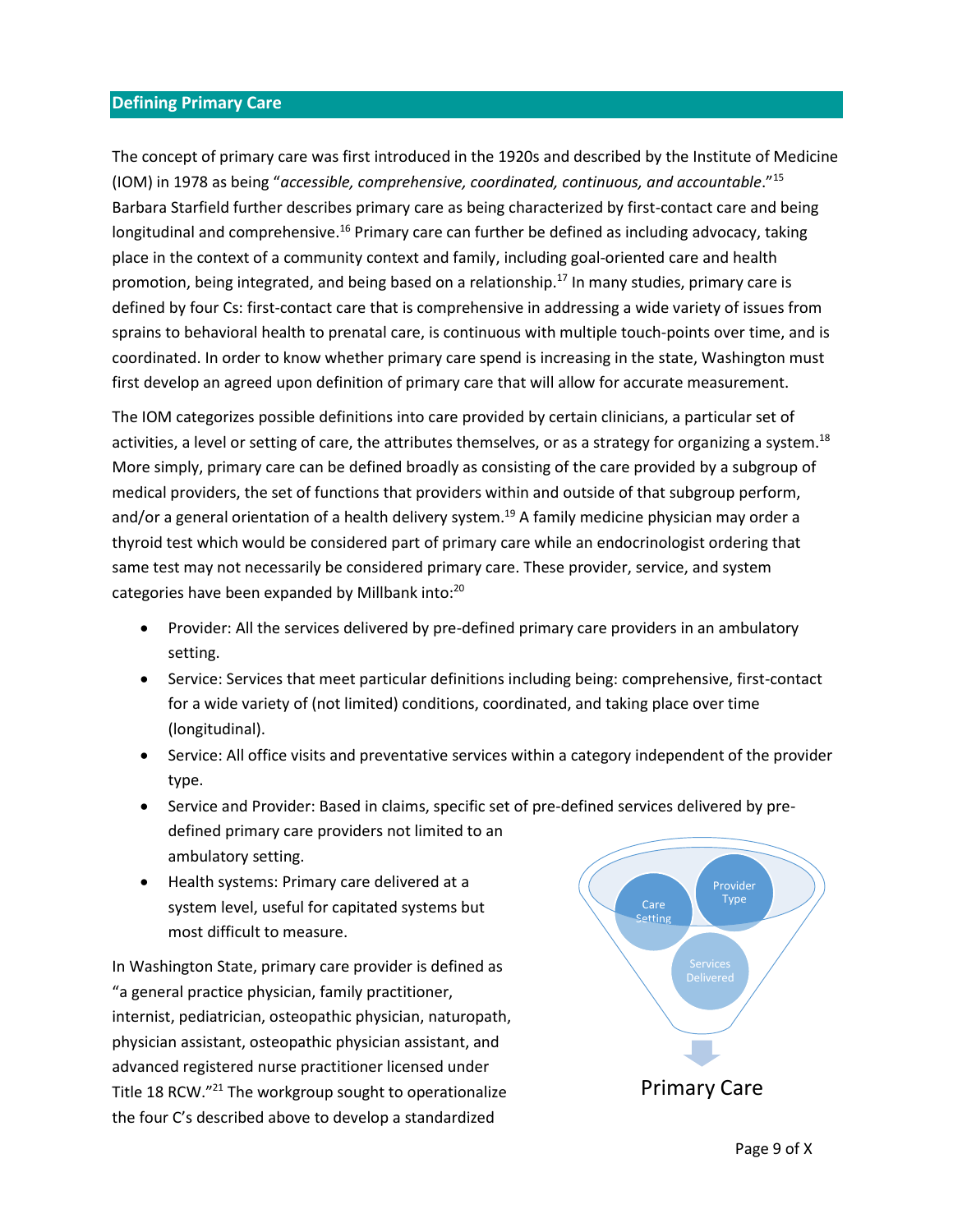definition: Team-based care led by an accountable provider that serves as a person's source of first contact with the larger healthcare system and coordinator of the health care services that the person receives. Primary care includes a comprehensive array of appropriate, evidence-informed services to foster a continuous relationship over time.

# **If primary care is yes to ALL of the following:**

- 1. **Accountability** through a team and/or provider that includes physical health, behavioral health, and care coordination. Advanced clinical judgement for a person's care/panel of patients lies with one of the following:
	- Doctor of Medicine General practice, Family Practice, Internal Medicine, Geriatrics, Pediatrics, Adolescent Medicine
	- Doctor of Osteopathic Medicine General practice, Family Practice, Internal Medicine, Geriatrics, Pediatrics, Adolescent Medicine
	- Advance Registered Nurse Practitioner Family, Adult, Pediatric, Women's Health
	- Physician Assistant Family, Adult, Pediatric, Women's Health
	- Osteopathic Physician Assistant Family, Adult, Pediatric, Women's Health
	- Naturopath

Other team members can include but are not limited to: psychologist, psychiatrist, social worker, registered nurse, medical assistant, care coordinator, etc.

- 2. **First Contact** Does the team assess, triage, and direct a person's health or health care issues as they arise?
- 3. **Comprehensive** Does the team care for the whole person and provide services that address multiple organ systems including active management of chronic physical (e.g., COPD, diabetes) and behavioral health (e.g., depression, anxiety, substance use disorder) conditions as well as USPSTF recommended screening and preventive services?
- 4. **Continuous** Does the team maintain or attempt to develop a longitudinal relationship?
- 5. **Coordinated** Does the team take responsibility for a person's care through managing a care plan in coordination with a multidisciplinary team and/or with offsite referrals?
- 6. **Appropriate** Does the team provide evidence-based, person-centered medicine that includes behavioral health?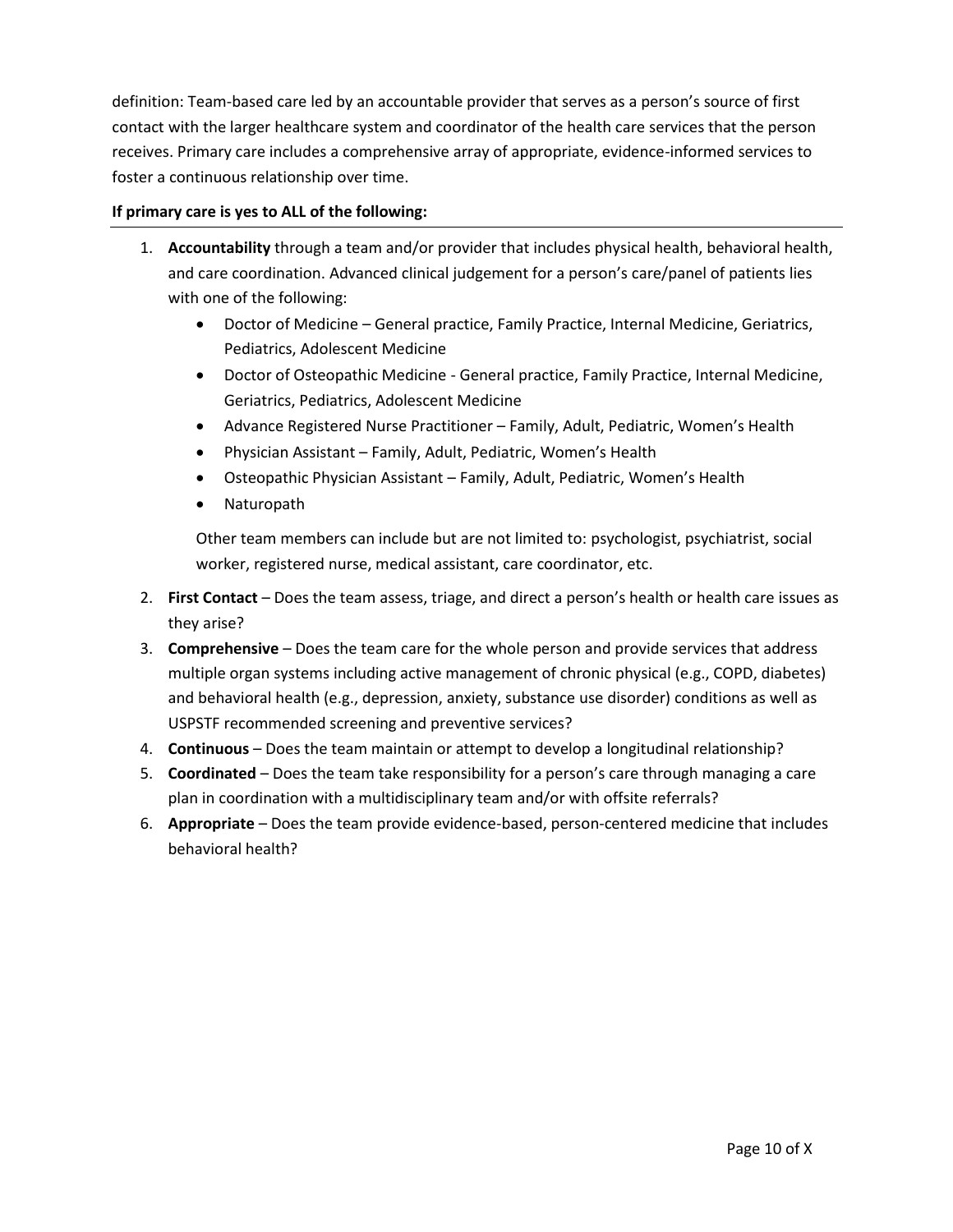#### **Measurement**

Measurement is limited by the way that available data is structured, predominantly derived from feefor-service claims. Developing a mechanism to measure primary care using the four Cs described above (first contact, comprehensive, continuous, and coordinated) is difficult using claims data as these aspects are not necessarily reflected in codes that are billed. Further, the lack of a nationally accepted definition of primary care is a major impediment to assessing and increasing the primary care expenditures uniformly across states. More information on healthcare cost data is availabl[e here.](https://www.cdc.gov/workplacehealthpromotion/model/healthcare-cost-data/interpreting.html)

The Washington State Office of Financial Management (OFM) was mandated by legislation to develop a report published in December 2019. The report notes that comparisons between Washington's percent expenditure and either the national average or other states' reported expenditures are likely misleading due to these differing definitions. For example, Washington does not currently include non-claims-based care (e.g., care coordination activities) in the measure of primary care, but Oregon and Rhode Island do; this may artificially lower Washington's numbers.<sup>[12](#page-0-1)</sup>

In order to develop a proxy for what would be true primary care measurement, groups have operated on various assumptions. If defining by provider, the assumption is that a group of subspecialists (i.e., family medicine) always offers primary care and that other groups of subspecialists never provide primary care (i.e., emergency medicine). This assumption holds true for some but not all disciplines. Advance registered nurse practitioners and physician assistants practice in a multitude of settings, including surgical care, which is not reflected in a claim. The 2019 OFM report adjusted the total claims from ARNPs and PAs by 41% and 34%, respectively.

The OFM report presents narrow and broad definitions of primary care, differing based the types of providers who are assumed to be providing primary care. The narrow definition only includes providers who are traditionally considered to perform primary care while the broad definition includes a wider range of provider taxonomy codes includes behavioral health providers, clinical nurse specialists, registered nurses, midwives, and a host of other providers who are not typically considered general practitioners. [12](#page-0-1) The OFM stakeholder group also reviewed procedure codes and created both narrow and broad definitions of services qualifying as primary care. Only claims which met both the provider and service definitions of primary care were counted toward the state's total expenditure, with the narrow definition yielding 4.4% and the broad  $5.6\%$ .<sup>[12](#page-0-1)</sup>

However, the OFM report noted that deficiencies inherent to the Washington All Payor Claims Database claims database, combined with lack of a firm definition for primary care, limit the report's accuracy in some regards. Claims data does not capture, for example, whether or not the location of services provided was a primary care clinic. As was mentioned earlier, Washington lacks a way to measure nonclaims-based expenditures. The OFM report mentions a number of other systemic impediments to accurate measurement that may need to be addressed in order to calculate an accurate primary care expenditure percentage for the state.<sup>[12](#page-0-1)</sup>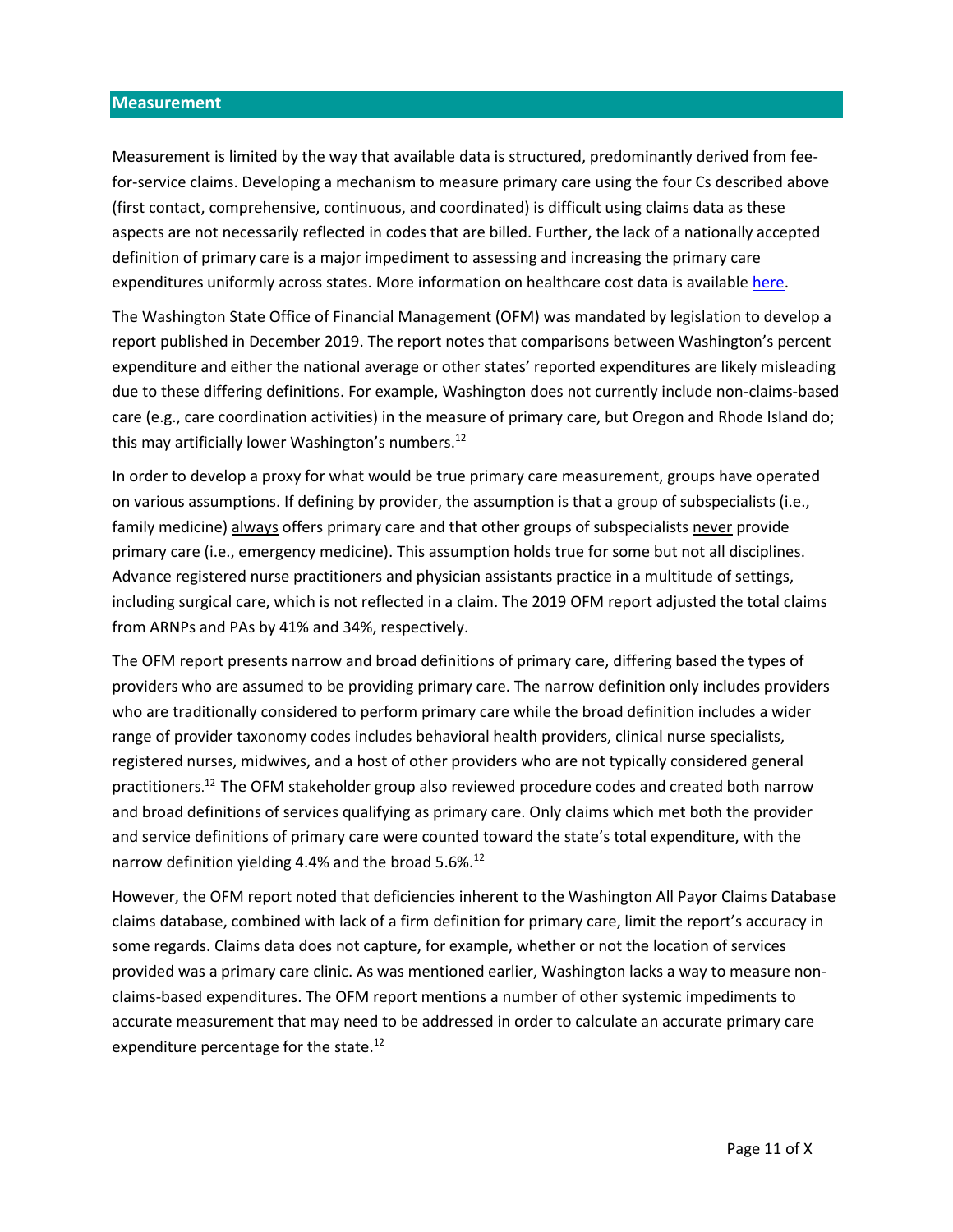# **Content of Care**

- Universal Measurement
	- o Height + weight + blood pressure
	- $\circ$  Depression + Anxiety + Suicidality
	- o Alcohol Use + Drug Use
	- o Housing + Food/Diet + Transportation
	- o Unintentional injury exposure (gun safety, seatbelts, helmets)
	- o Experience of bias?
- Universal Education Violence etc
- Vaccines
- Appropriate Screening (based on age, risk category)
	- o Cancer
	- o Cognitive
	- o STI from sexual history etc
- Wellness management/chronic disease management
- My unique concerns (e.g., warts, low back pain, etc)

#### *Alignment with Previous Recommendations*

| <b>Primary Care</b>          |                          |                      |                     |                        |                            |  |
|------------------------------|--------------------------|----------------------|---------------------|------------------------|----------------------------|--|
|                              | <b>Behavioral Health</b> |                      |                     |                        |                            |  |
|                              | <b>SBIRT</b>             | <b>OUD Treatment</b> | <b>Suicide Care</b> | <b>Antipsychotics</b>  | <b>Violence</b>            |  |
|                              |                          |                      |                     |                        |                            |  |
| <b>Advance Care Planning</b> |                          |                      |                     |                        | <b>Reproductive Health</b> |  |
| <b>Alzheimer's Disease</b>   |                          |                      |                     | <b>Palliative Care</b> |                            |  |
| <b>Cancer Screening</b>      |                          |                      |                     |                        |                            |  |
|                              |                          |                      |                     |                        |                            |  |

**Surgery | Carry Carry Carry Carry Carry Carry Carry Maternity Bundle Carry Carry Carry Carry Carry Carry Carry Carry Carry Carry Carry Carry Carry Carry Carry Carry Carry Carry Carry Carry Carry Carry Carry Carry Carry Ca** 

**Hospital Readmissions**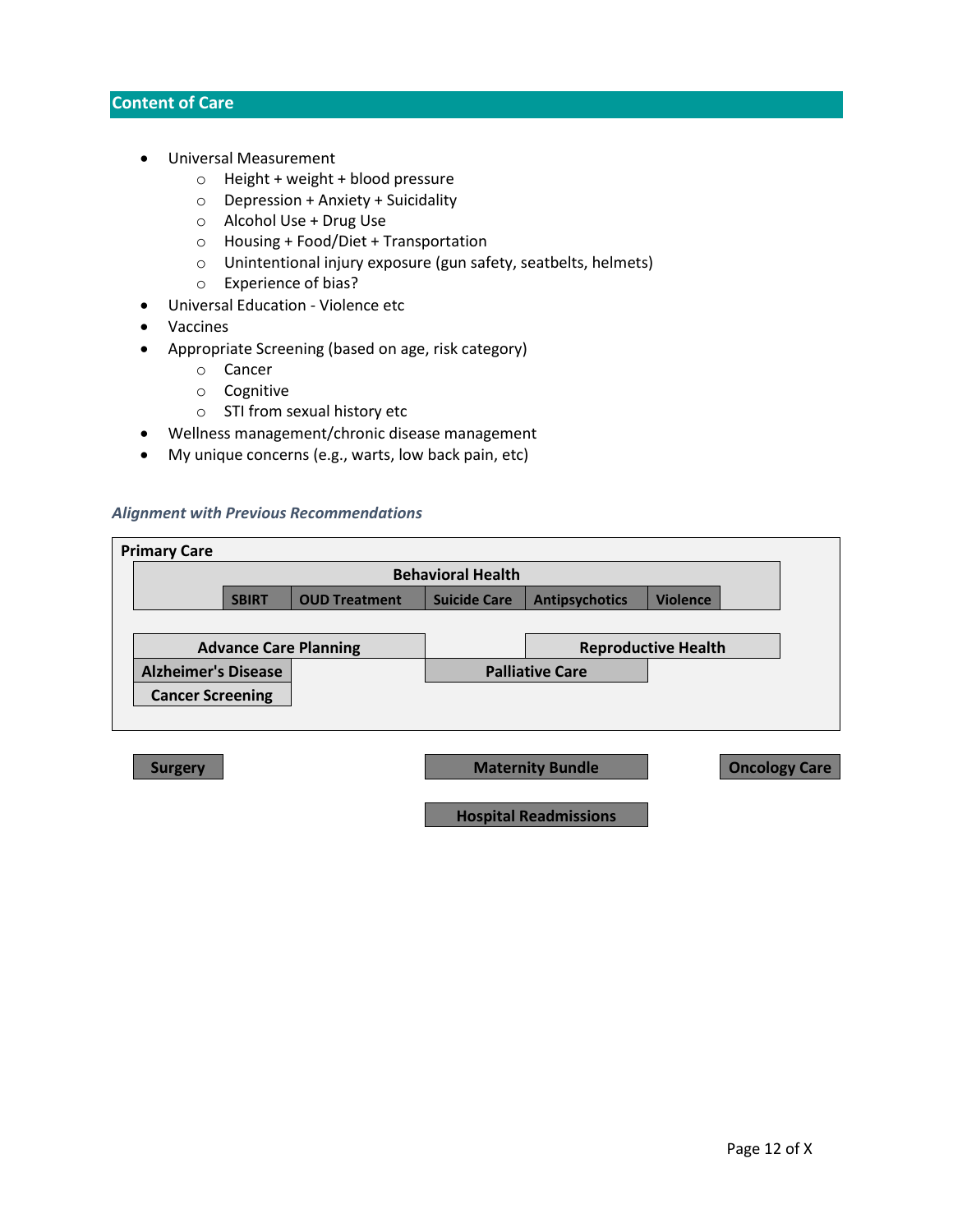# **Paying for Primary Care**

#### *Per Member Per Month*

Various entities have proposed mechanisms to enhance the provision of primary care to a defined population including state Medicaid agencies, health plans, organizations representing private purchasers of healthcare, or employer purchaser organizations. The Centers for Medicare and Medicaid Services (CMS) launched Comprehensive Primary Care Plus (CPC+) in 18 select regions starting January 2017 using a per benefit per month (PBPM) and a performance incentive based on patient experience measures, clinical quality measures, and utilization measures. <sup>22</sup> The model seeks to strengthen primary care through a public-private partnership focused on enhancing access and continuity; care management; comprehensiveness and coordination; patient and caregiver engagement; and planned care and population health. The model has two tracks, one that will continue to bill Medicare fee for service and the other that will move from fee for service to a Comprehensive Primary Care Payment, which will be paid in a lump sum on a quarterly basis absent a claim. More information [here.](https://innovation.cms.gov/innovation-models/comprehensive-primary-care-plus)

State Medicaid agencies and private health plans located in the 18 regions variously elected to join in the CPC+ model. Ohio Medicaid's Ohio Comprehensive Primary Care has ten requirements to qualify for the program: community services and supports integration, behavioral health integration, 24/7 and same day access to care, risk stratification, population health management, team-based care delivery, care management plans, follow-up after hospital discharge, tests and specialists referrals, and patient experience.<sup>23</sup> Similarly, in Missouri, Blue Cross Blue Shield of Kansas City and UnitedHealthcare have partnered with public payers to enhance primary care around Comprehensive Primary Care Plus.<sup>24</sup>

Independent and prior to CMS, the Oregon Health Authority developed and established the Patient Centered Primary Care Home Program due to state legislation in 2009. The program sets standards, certifies individual practices, and works to incentivize the population's use of the certified primary care homes.<sup>25</sup> Core attributes of the program include: access to care; accountability; comprehensive, wholeperson care; continuity; and person and family-centered care with 11 must-pass standards such as offering advice through telephone and five possible tiers.<sup>21</sup> All of the following are able to become a certified primary care home: Physical health providers; Behavioral, addictions and mental health care providers with integrated primary care services; Solo practitioners; Group practices; Community mental health centers with integrated primary care services; Rural health clinics; Federally qualified health centers; and School-based health centers.

#### *Attribution*

#### Decisions for attribution:

unit of analysis (patient versus episode of care); signal for responsibility (professional costs versus number of evaluation and management visits); number of physicians that can be assigned responsibility (single physician versus multiple); and minimum threshold for assigning responsibility (majority of visits or costs versus plurality of visits or costs).26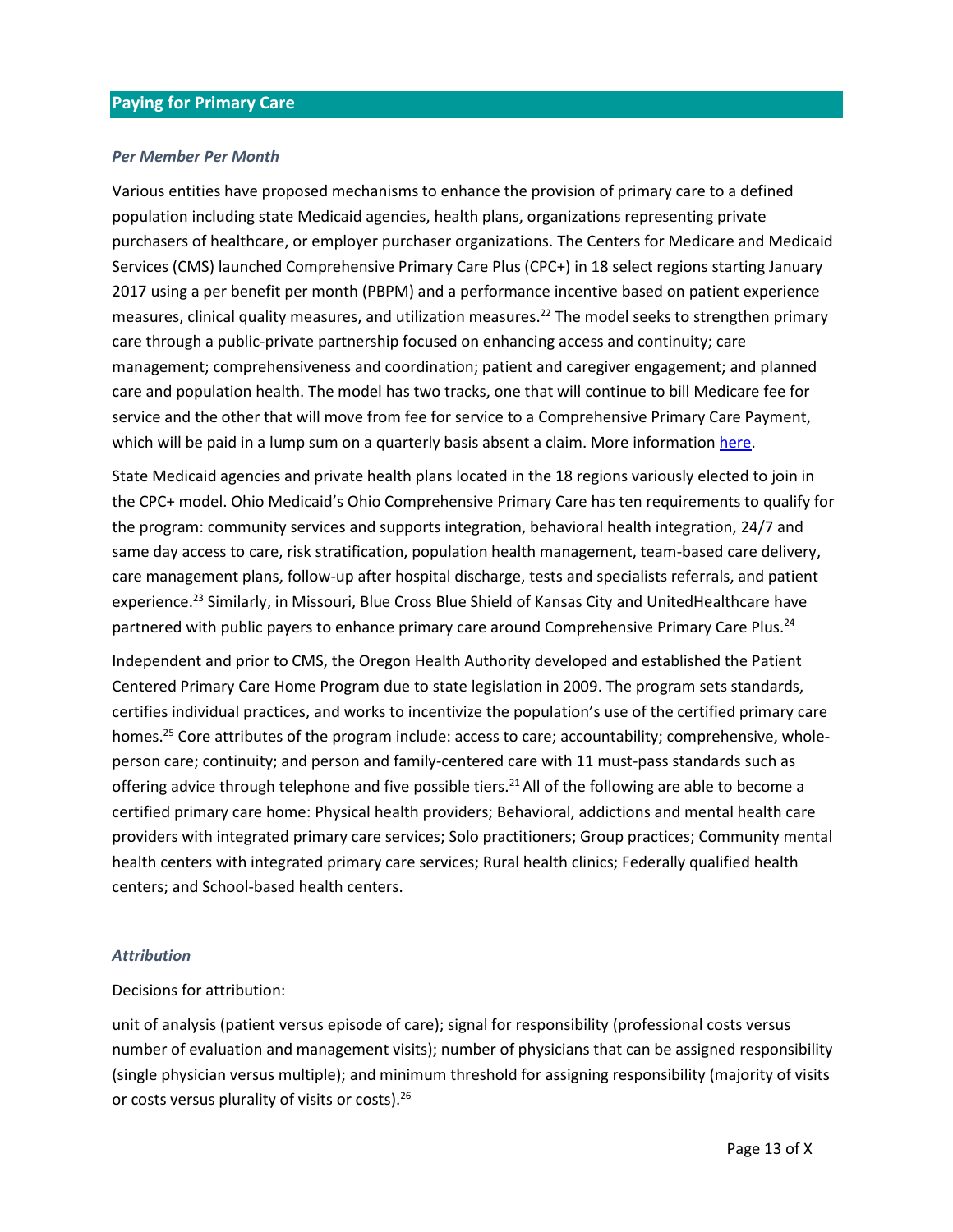# *Examples from Shared Decision Making Report*

Options for tracking shared decision making are below including those aligning with value-based reimbursement models from the Bree Collaborative and Federal programs:

## • **Shared Decision Making Process**

Steward: Massachusetts General Hospital

NQF #2962

*This measure assesses the extent to which health care providers actually involve patients in a decision-making process when there is more than one reasonable option. This proposal is to focus on patients who have undergone any one of seven common, important surgical procedures: total replacement of the knee or hip, lower back surgery for spinal stenosis of herniated disc, radical prostatectomy for prostate cancer, mastectomy for early stage breast cancer or percutaneous coronary intervention (PCI) for stable angina. Patients answer four questions (scored 0 to 4) about their interactions with providers about the decision to have the procedure, and the measure of the extent to which a provider or provider group is practicing shared decision making for a particular procedure is the average score from their responding patients who had the procedure.*

# • **Informed, Patient-Centered Hip and Knee Replacement Surgery**

NQF #2958

# Steward: Massachusetts General Hospital

*The measure is derived from patient responses to the Hip or Knee Decision Quality Instruments. Participants who have a passing knowledge score (60% or higher) and a clear preference for surgery are considered to have met the criteria for an informed, patient-centered decision. The target population is adult patients who had a primary hip or knee replacement surgery for treatment of hip or knee osteoarthritis.*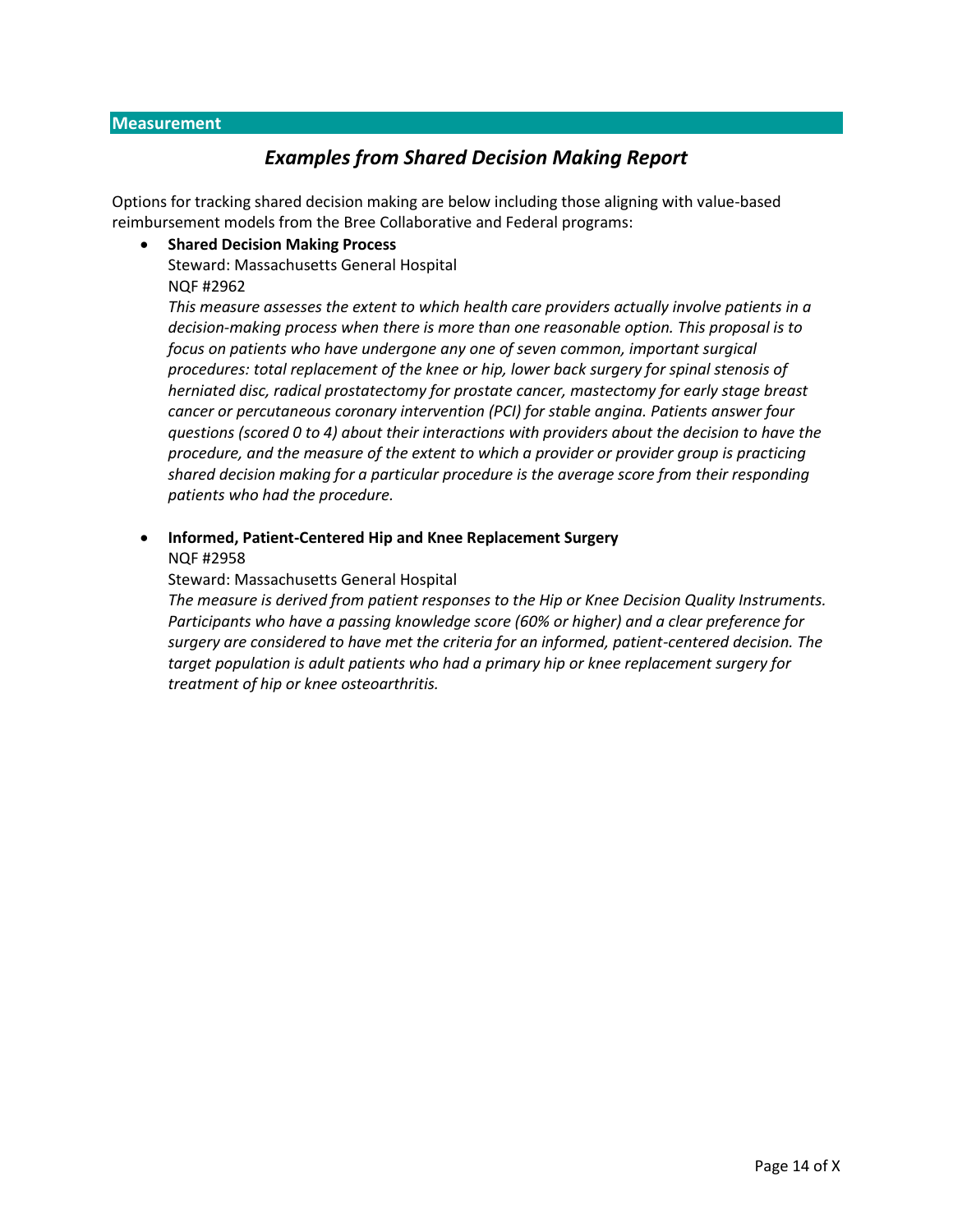# **Appendix C: Guideline and Systematic Review Search Results**

|                                              | Year | Title                                                                            | <b>Summary or Findings</b>                                                                                                                                                                                                                                                                                                                                                                                                                                                                                                                                                                                                                                                                                                                                                                                                                                                                                                                                                                                                                                                                                                                                                                                                                                                                                                                                                                                                                                                                                                                                                                                                                                                                                                                                                                                                                                                                                                                                                                                                                                                                                                                                                                                                                                                                                                               |
|----------------------------------------------|------|----------------------------------------------------------------------------------|------------------------------------------------------------------------------------------------------------------------------------------------------------------------------------------------------------------------------------------------------------------------------------------------------------------------------------------------------------------------------------------------------------------------------------------------------------------------------------------------------------------------------------------------------------------------------------------------------------------------------------------------------------------------------------------------------------------------------------------------------------------------------------------------------------------------------------------------------------------------------------------------------------------------------------------------------------------------------------------------------------------------------------------------------------------------------------------------------------------------------------------------------------------------------------------------------------------------------------------------------------------------------------------------------------------------------------------------------------------------------------------------------------------------------------------------------------------------------------------------------------------------------------------------------------------------------------------------------------------------------------------------------------------------------------------------------------------------------------------------------------------------------------------------------------------------------------------------------------------------------------------------------------------------------------------------------------------------------------------------------------------------------------------------------------------------------------------------------------------------------------------------------------------------------------------------------------------------------------------------------------------------------------------------------------------------------------------|
| AHRQ:<br>Research<br>Findings and<br>Reports | 2019 | <b>Achieving</b><br><b>Health Equity</b><br>in Preventive<br><b>Services</b>     | No eligible studies evaluated effects of provider-specific barriers; 18 studies of population barriers provided low or insufficient<br>evidence regarding insurance coverage, access, age, rural location, low income, language, low health literacy, country of origin,<br>and attitudes. In 12 studies of clinician interventions, screening was higher for colorectal cancer with patient navigation, risk<br>assessment and counseling, educational materials, and decision aids; breast and cervical cancer with reminders involving lay<br>health workers; and cervical cancer with outreach and health education. Clinician-delivered interventions were effective for<br>smoking cessation and weight loss. In 11 studies of health information technologies, automated reminders and electronic decision<br>aids increased colorectal cancer screening, and web- or telephone-based self-monitoring improved weight loss, but other<br>technologies were not effective. In 88 studies of health system interventions, evidence was strongest for patient navigation to<br>increase screening for colorectal (risk ratio [RR] 1.64; 95% confidence interval [CI] 1.42 to 1.92; 22 trials), breast (RR 1.50; 95% CI<br>1.22 to 1.91; 10 trials), and cervical cancer (RR 1.11; 95% CI 1.05 to 1.19). Screening was also higher for colorectal cancer with<br>telephone calls, prompts, other outreach methods, screening checklists, provider training, and community engagement; breast<br>cancer with lay health workers, patient education, screening checklists, and community engagement; cervical cancer with<br>telephone calls, prompts, and community engagement; and lung cancer with patient navigation. Trials of smoking cessation and<br>obesity education and counseling had mixed results. In populations adversely affected by disparities, evidence is strongest for<br>patient navigation to increase colorectal, breast, and cervical cancer screening; telephone calls and prompts to increase colorectal<br>cancer screening; and reminders including lay health workers encouraging breast cancer screening. Evidence is low or insufficient<br>to determine effects of barriers or effectiveness of other interventions because of lack of studies and methodological limitations of<br>existing studies. |
|                                              | 2016 | Improving<br>Cultural<br>Competence<br>to Reduce<br>Health<br><b>Disparities</b> | None of the included studies measured the effect of cultural competence interventions on health care disparities. Most of the<br>training interventions measured changes in professional attitudes toward the population of interest but did not measure the<br>downstream effect of changing provider beliefs on the care delivered to patients. Interventions that altered existing protocols,<br>empowered patients to interact with the formal health care system, or prompted provider behavior at the point of care were<br>more likely to measure patient-centered outcomes. The medium or high risk of bias of the included studies, the heterogeneity of<br>populations, and the lack of measurement consensus prohibited pooling estimates or commenting about efficacy in a meaningful<br>or responsible way. The term "cultural competence" is not well defined for the LGBT and disability populations, and is often<br>conflated with patient-centered or individualized care. There are many gaps in the literature; many large subpopulations are not<br>represented.                                                                                                                                                                                                                                                                                                                                                                                                                                                                                                                                                                                                                                                                                                                                                                                                                                                                                                                                                                                                                                                                                                                                                                                                                                                    |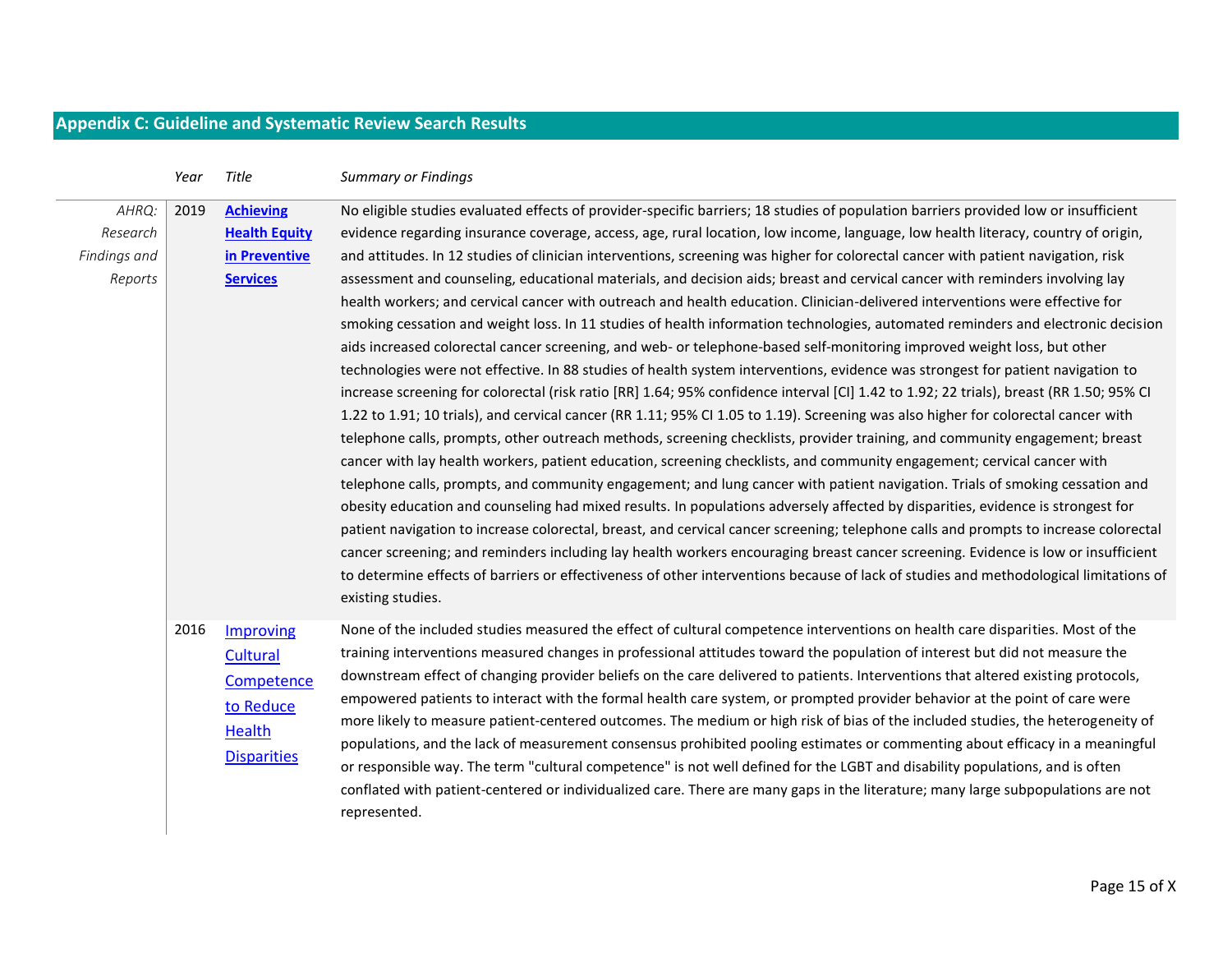| Cochrane<br>Collection | 2012 | <b>Narrow band</b><br>imaging versus<br>conventional<br>white light<br>colonoscopy<br>for the<br>detection of<br>colorectal<br>polyps | We could not find convincing evidence that NBI is significantly better than high definition WLC for the detection of patients with<br>colorectal polyps, or colorectal adenomas. We found evidence that NBI might be better than standard definition WLC and equal to<br>high definition WLC for detection the patients with colorectal polyps, or colorectal adenomas.                                                                                                                                                                                                                                                                                        |
|------------------------|------|---------------------------------------------------------------------------------------------------------------------------------------|----------------------------------------------------------------------------------------------------------------------------------------------------------------------------------------------------------------------------------------------------------------------------------------------------------------------------------------------------------------------------------------------------------------------------------------------------------------------------------------------------------------------------------------------------------------------------------------------------------------------------------------------------------------|
|                        | 2016 | <b>Interventions</b><br>to encourage<br>uptake of<br>cancer<br>screening for<br>people with<br>severe mental<br><b>illness</b>        | A comprehensive search showed that currently there is no RCT evidence for any method of encouraging cancer screening uptake<br>in people with SMI. No specific approach can therefore be recommended. High-quality, large-scale RCTs are needed urgently to<br>help address the disparity between people with SMI and others in cancer screening uptake.                                                                                                                                                                                                                                                                                                       |
|                        | 2019 | Follow-up<br>strategies for<br>patients<br>treated for<br>non-metastatic<br>colorectal<br>cancer                                      | The results of our review suggest that there is no overall survival benefit for intensifying the follow-up of patients after curative<br>surgery for colorectal cancer. Although more participants were treated with salvage surgery with curative intent in the intensive<br>follow-up groups, this was not associated with improved survival. Harms related to intensive follow-up and salvage therapy were<br>not well reported.                                                                                                                                                                                                                            |
|                        | 2013 | Personalised<br>risk<br>communication<br>for informed<br>decision<br>making about                                                     | There is strong evidence from three trials that personalised risk estimates incorporated within communication interventions for<br>screening programmes enhance informed choices. However the evidence for increasing the uptake of such screening tests with<br>similar interventions is weak, and it is not clear if this increase is associated with informed choices. Studies included a diverse<br>range of screening programmes. Therefore, data from this review do not allow us to draw conclusions about the best<br>interventions to deliver personalised risk communication for enhancing informed decisions. The results are dominated by findings |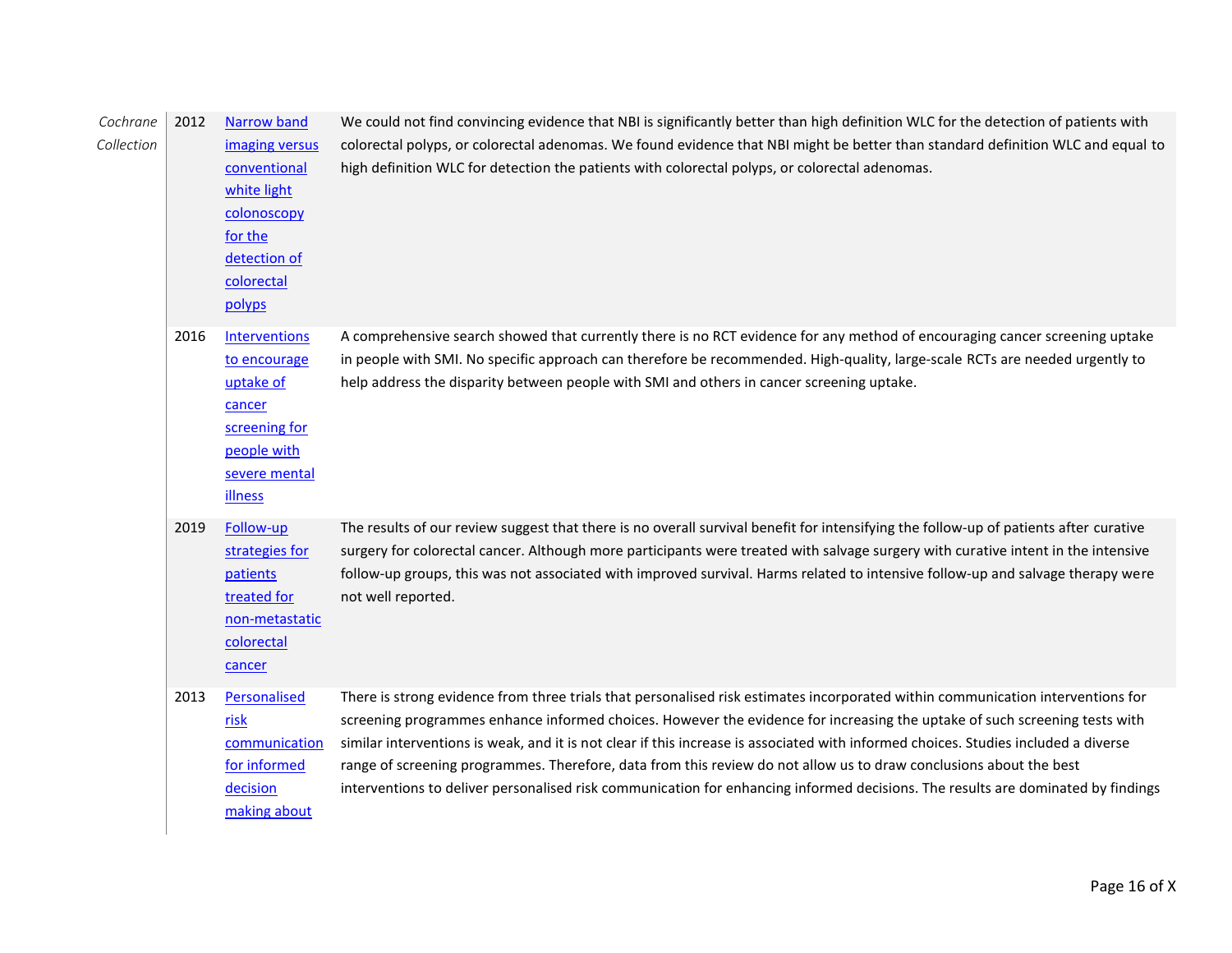|                                                                          |      | taking<br>screening tests                                                                               | from the topic area of mammography and colorectal cancer. Caution is therefore required in generalising from these results, and<br>particularly for clinical topics other than mammography and colorectal cancer screening.                                                                                                                                                                                                                                                                                                                                                                                                                                                                                                                                                 |  |
|--------------------------------------------------------------------------|------|---------------------------------------------------------------------------------------------------------|-----------------------------------------------------------------------------------------------------------------------------------------------------------------------------------------------------------------------------------------------------------------------------------------------------------------------------------------------------------------------------------------------------------------------------------------------------------------------------------------------------------------------------------------------------------------------------------------------------------------------------------------------------------------------------------------------------------------------------------------------------------------------------|--|
|                                                                          | 2017 | <b>Decision aids</b><br>for people<br>facing health<br>treatment or<br>screening<br>decisions           | Compared to usual care across a wide variety of decision contexts, people exposed to decision aids feel more knowledgeable,<br>better informed, and clearer about their values, and they probably have a more active role in decision making and more accurate<br>risk perceptions. There is growing evidence that decision aids may improve values-congruent choices. There are no adverse effects<br>on health outcomes or satisfaction. New for this updated is evidence indicating improved knowledge and accurate risk perceptions<br>when decision aids are used either within or in preparation for the consultation. Further research is needed on the effects on<br>adherence with the chosen option, cost-effectiveness, and use with lower literacy populations. |  |
| Veterans<br>Administration<br>Evidence-<br>based<br>Synthesis<br>Program | 2019 | What is the<br><b>Optimal Panel</b><br><b>Size in Primary</b><br>Care? A<br>Systematic<br><b>Review</b> | In 2009, the Veterans Health Administration Handbook 1101.02 established a baseline panel size of 1,200 patients for a full-time<br>physician in a Patient Aligned Care Team (PACT). This number could be adjusted up or down based on availability of support staff,<br>the number of examination rooms, and patient complexity. After adjustment for these factors, panels ranged from 1,000 to 1,400.<br>Veterans Health Administration (VHA) Directive 1406 reaffirmed both the baseline panel numbers and adjustment parameters.                                                                                                                                                                                                                                       |  |
| Health<br>Technology<br>Assessment<br>Program                            | None |                                                                                                         |                                                                                                                                                                                                                                                                                                                                                                                                                                                                                                                                                                                                                                                                                                                                                                             |  |
| Centers for<br>Disease<br>Control and<br>Prevention                      | N/a  |                                                                                                         |                                                                                                                                                                                                                                                                                                                                                                                                                                                                                                                                                                                                                                                                                                                                                                             |  |
| Institute for<br>Clinical and<br>Economic<br>Review                      | 2008 | Computed tomography<br>(CT) colonography                                                                | Given the possible benefits of introducing a widely available minimally-invasive option for<br>colorectal cancer screening, there is considerable interest in CTC.                                                                                                                                                                                                                                                                                                                                                                                                                                                                                                                                                                                                          |  |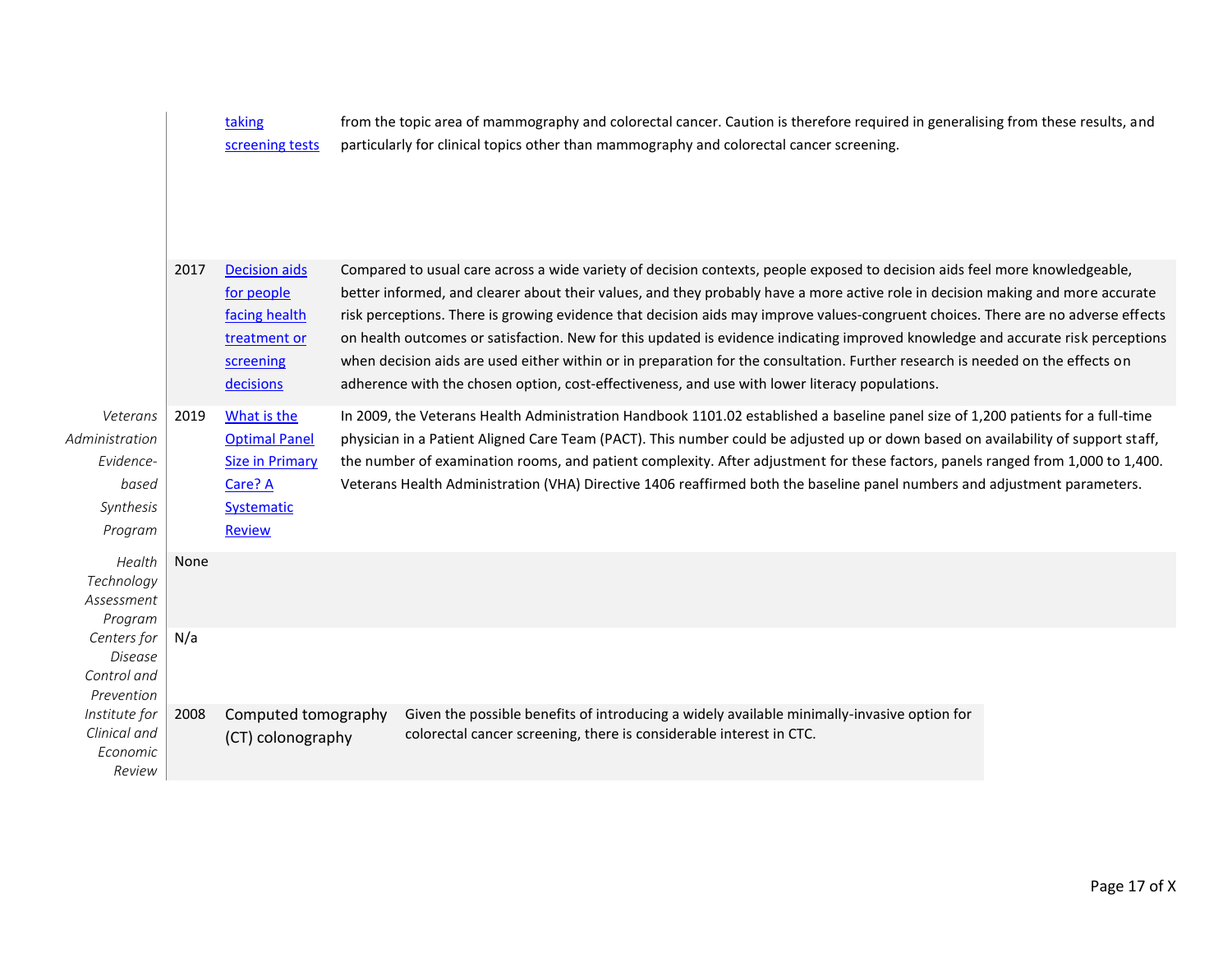# **Figure 2: Care Provided Over the Course of a Person's Life: Doris**

| Pediatrician<br>Asthma | <b>Family Medicine</b><br>Asthma                                                                           |                                                                                               | <b>Family Medicine</b><br>Asthma, high blood pressure      | Geriatrician<br>Asthma, HBP | Death |
|------------------------|------------------------------------------------------------------------------------------------------------|-----------------------------------------------------------------------------------------------|------------------------------------------------------------|-----------------------------|-------|
|                        | Set<br><b>Bre</b><br>ш<br>3<br>hysician<br>nergen<br><b>aks</b><br>5<br>8<br>$\mathbb{E}$<br>$\Omega$<br>ਕ | ्ट<br>ligh<br>$\omega$<br>egn<br><b>OB/GY</b><br><b>age</b><br>-risk<br>lanc<br>$\Omega$<br>z | cancer<br><b>Breast</b><br>hanaged<br>cologist<br>$\sigma$ | Hospice                     |       |